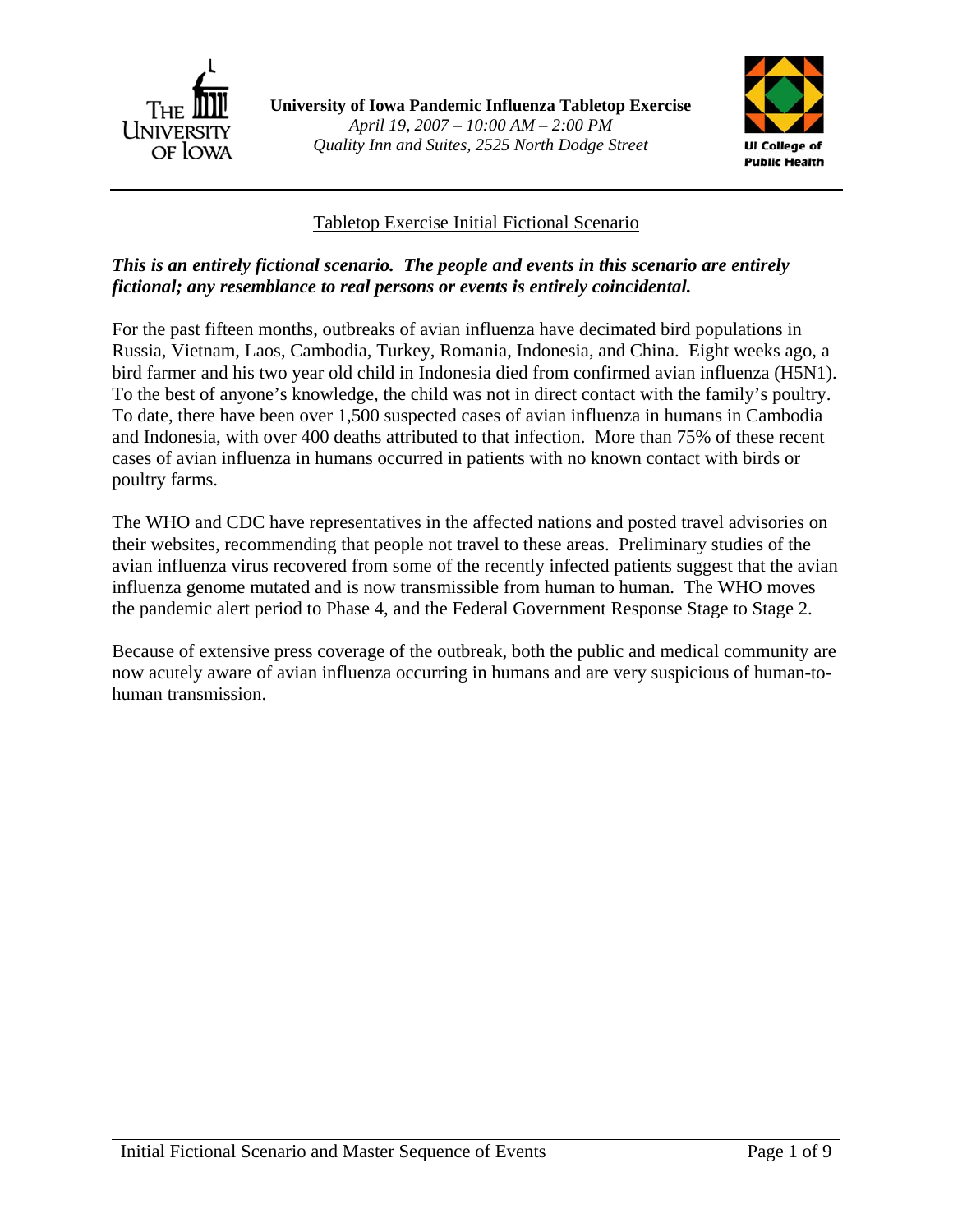

**University of Iowa Pandemic Influenza Tabletop Exercise**  *April 19, 2007 – 10:00 AM – 2:00 PM Quality Inn and Suites, 2525 North Dodge Street*



#### Day One: WEDNESDAY

As part of a two week "extended spring break", 20 year old undergraduate sophomore English major Leah Whusserfaise and her only roommate, 21 year old undergraduate junior pre-medicine Jennifer Notreal, enrolled in a student aid relief project run by a non-profit organization to help underprivileged rural inhabitants in developing countries sanitize poultry farms. The students left the first day of spring break and returned one week after all students were back on campus. Kenneth Wentmissing, a second year student in the University of Iowa College of Law, picked up Leah and Jennifer at CID when their flight arrived this past Sunday afternoon. Leah and Jennifer visited Indonesia and Cambodia with a group of approximately ten other students, none of whom were from the University of Iowa, and returned at the start of the tenth week of the spring semester. The return flight flew from Indonesia to Los Angeles Airport (LAX) to Chicago-O'Hare (ORD) to Cedar Rapids (CID).

At 11:30 PM on Wednesday, Jennifer drops Leah off at the emergency department (ED) of the University of Iowa Hospitals and Clinics (UIHC) in Iowa City. Leah has a fever, chills, malaise, cough and shortness of breath. Leah tells emergency personnel that she and her roommate Jennifer returned from their spring break trip the previous Sunday. Since returning from their trip, Leah attended four classes on Monday but stayed in her off-campus downtown Iowa City apartment from late Monday night until today. Leah attended a St. Patrick's Day bar crawl on Monday, but Jennifer stayed home to catch up on coursework.

Although Leah is conscious, she is frightened and not fully/logically responding to questions. Leah does not remember when she started to show symptoms of illness, "I felt kind of crummy the last few days. I started to get sick before we left Indonesia, so I must have been sick on the plane. One guy got sick and left the trip early. I think my roommate Jennifer might be sick, but maybe it is just a cold or something with her." Leah provides her address and Jennifer's cell phone number. When staff attempts to call Jennifer, her voicemail picks up after the first ring.

Leah was evaluated in the ED, was found to have pneumonia on a chest x-ray, and was subsequently intubated and placed on a ventilator for severe respiratory distress. Leah is moved from the ED to the intensive care unit (ICU) early Thursday morning.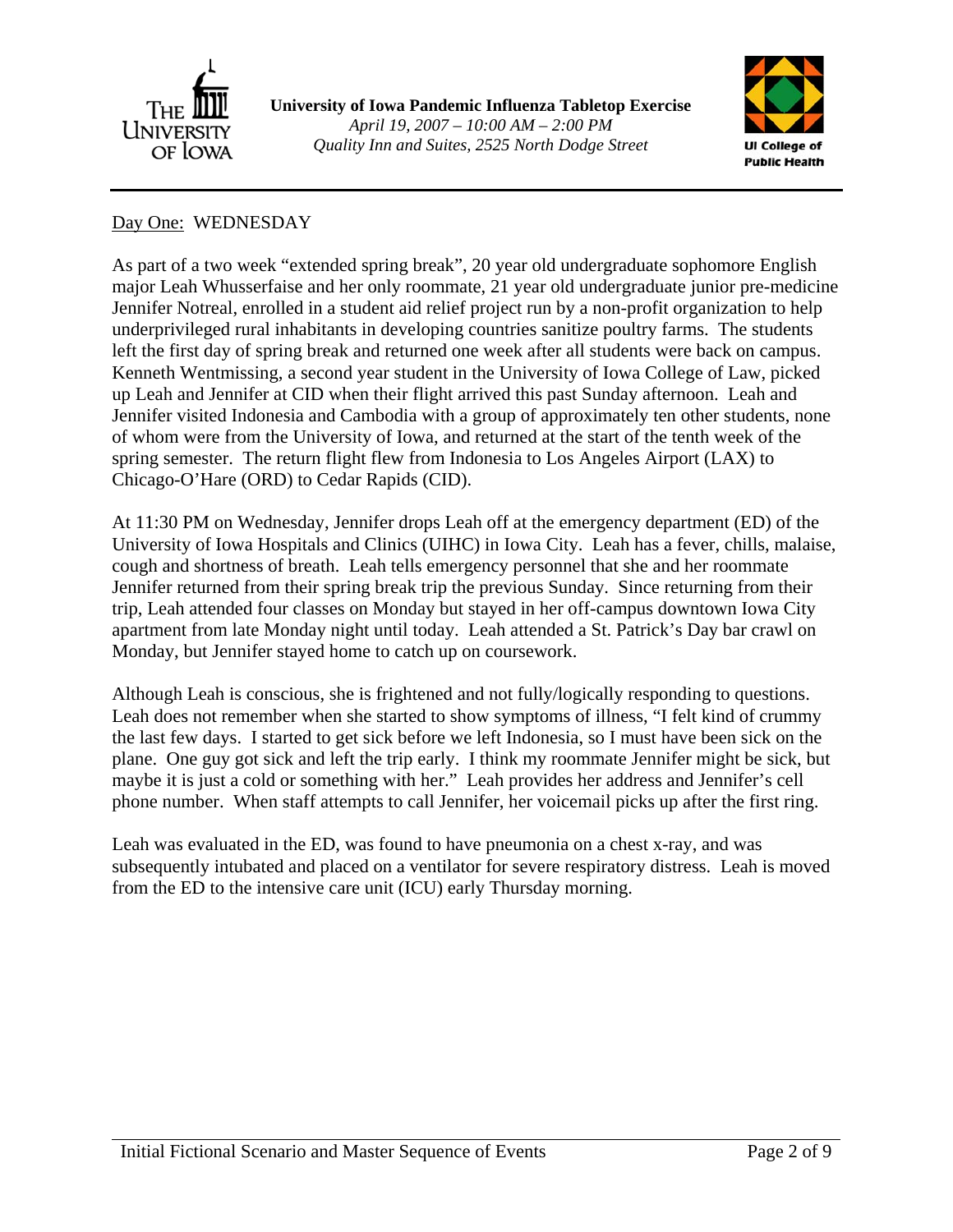



# Days Two, Three and Four: THURSDAY, FRIDAY and SATURDAY

On Thursday at 9:00 AM, Jennifer wakes up and realizes that she does not feel well. At 10:00 AM, Jennifer gets on a Pentacrest Cambus, which she rides from downtown Iowa City to Student Health Services (SHS), located in the Westlawn building. Jennifer does not make an appointment, and it is a busy morning at SHS, so she waits forty five minutes until she is seen by a doctor. When seen by a medical professional, Jennifer does not mention that her roommate was ill or that she recently returned from Southeast Asia. She states she had a cold all week and that she needs a doctor's note because she does not want to go to classes today. Jennifer spent the past few nights with her boyfriend, prodigal law student Kenneth Wentmissing, who also has a "cold." Jennifer does not have a home phone line, but she provides her University of Iowa email address and cell phone number. "Don't bother calling my cell phone, though," Jennifer says, "I can't find the charger and the battery is dead." She states that she will return to her apartment upon leaving SHS and provides the address.

Leah's parents arrive in Iowa City at 7:00 PM and go straight to UIHC.

Friday Morning: The local television station just aired a report on a confirmed human case of avian influenza in Los Angeles, California. The station concludes the report with "breaking news" that there may be avian influenza cases in Iowa City. The University of Iowa Relations Office, UIHC, SHS, and JCPH are receiving calls from the media, the mayor's office, local health clinics and health care providers.

Jennifer did not return to her apartment Thursday, but stayed with her boyfriend Kenneth until Friday evening, when Kenneth takes Jennifer to a popular local restaurant to try to cheer her up. Afterwards, they go to the Coral Ridge Mall to watch a movie. Jennifer did not eat much at dinner, and asked Kenneth to take her home early from the movie because she wanted to go to bed. Kenneth started to feel slightly ill on Wednesday, but said nothing to Jennifer because he thinks he just caught a cold in the law school. On Saturday, Jennifer is very ill and spends the day in her apartment.

Throughout Saturday: Fifteen patients (including ten UI students and one Professor within the College of Law) come to UIHC with severe influenza-like illnesses (ILI). The Law Professor has two elementary aged children, one which also presents with severe ILI, and one high school aged child. Seven patients (including three UI students and one Professor within the College of Arts and Sciences) present to Mercy Hospital with severe ILI. Two of the new patients were on the same flight as Leah and Jennifer, and live in Johnson County.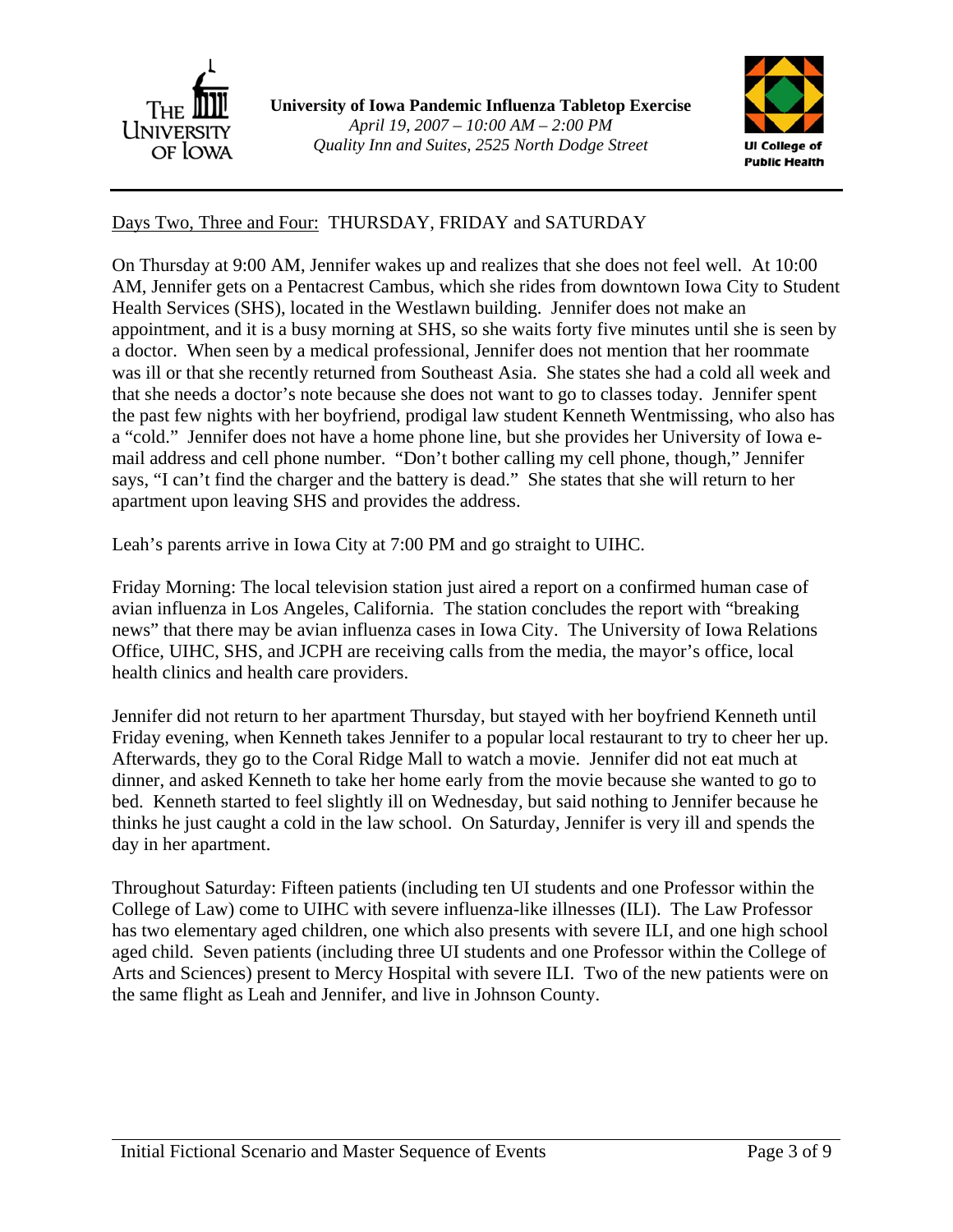



# Days Five and Six: SUNDAY and MONDAY

Forty additional patients go to UIHC and Mercy Hospital with severe ILI. University of Iowa students and staff are among those presented at both hospitals. Leah dies at 11:00 a.m. Sunday. Leah's parents are devastated and her mother screams in the ICU. Determined to educate the world about the perils of befriending poultry, Leah's mom emails photographs and the following message from her hotel room at the Sheridan to several local radio stations and the University of Iowa Relations Office:

"Attached please find ten photos that my beautiful daughter Leah sent to me from the airport in L.A. Leah and her roommate Jennifer visited poultry farms in Cambodia and Indonesia to help poor locals clean the farms and make them more sanitary. Please help me educate people of the danger that chickens pose – I will never eat any kind of poultry ever again! All chickens should be killed so more people don't die!!!"

At 4:00 pm Sunday the media reports that Leah was on flight 49X1, 49X2, and 49X3 and attended a large pub crawl in downtown Iowa City last Monday. An evening news program shows a recent picture of Leah and Jennifer working at a poultry farm in Indonesia. Shortly after the program airs, parents begin to arrive in Iowa City to take their children home.

Monday morning: Local residents are flooding their primary care providers' (PCP) phone lines and offices with concern for being exposed. Many of these PCPs are calling UIHC, SHS, Johnson County Public Health (JCPH) and the Iowa Department of Public Health (IDPH) for information and support. Many people are afraid that they were exposed.

The University of Iowa receives a phone call from a Coach who is in Indiana with an athletic team. The team left Iowa City to attend a tournament. The entire tournament is now indefinitely postponed. The Coach heard on the news that Iowa City is in a state of emergency and there is a highly contagious influenza virus circulating. The Coach and all players except one are healthy. The Coach wants to know whether he should return with his players to Iowa City, and if they stay in Indiana who will pay for their extra hotel nights and food. The one ill player is in a hotel room by himself and has not been seen by a doctor. Several teammates stated they will not travel in a bus with the ill athlete. The Coach worries other players might already be sick.

People with a child or relative at the University of Iowa began arriving Saturday. By Monday morning, local roadways are packed with parents with rented trucks and trailers as a mass exodus occurs. Several accidents take place. In a loud public display outside Burge Residence Hall, one mother yells at her son, "I am not going to let you stay here to die! If your friends' parents don't care enough about them to come get them, that is not my problem! Get in the car; we are going home right now!" Public Safety is called.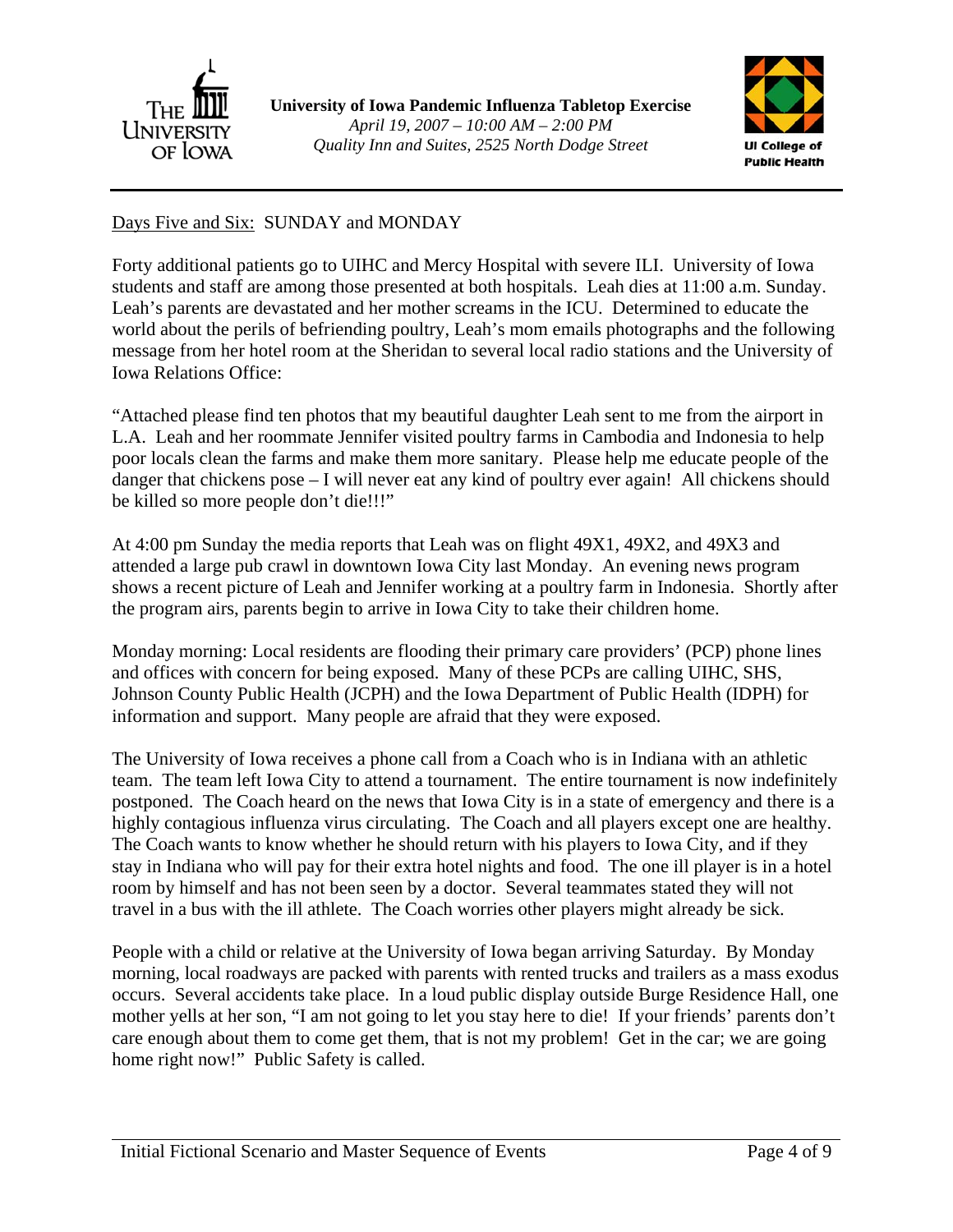



## Days Seven and Eight: TUESDAY and WEDNESDAY

Cases of severe influenza in humans are reported in other states and many more are reported in East Asia. The WHO declares that the world is now in Pandemic Phase 6: increased and sustained transmission in general population. Public health officials in Los Angeles, California, declare a state of emergency, stating that that the city is suffering from an influenza epidemic. The CDC tells IDPH that they will not have additional resources to send to Iowa, as they are concentrating resources in large urban centers. At 10:00 AM Tuesday morning the President of the United States addresses the nation with this message:

#### "My fellow Americans,

Pandemic influenza has been confirmed in the United States and is confirmed in several American cities. We do not have a vaccine available at this time, and anticipate that it will take scientists and researchers several months to develop an effective vaccine. I would like to ask all Americans to practice social distancing measures. These measures include limiting travel, voluntary quarantine of people who were exposed to people displaying influenza symptoms, voluntary isolation of the ill, avoiding large public gatherings, and cancelling large events. Businesses are asked to reduce their hours and individual States must decide whether to suspend classes in public schools. We are aware of several nations' impositions on travel from the United States and we will comply with those restrictions. Domestic air travel in States with or bordering an outbreak will be suspended. We strongly discourage interstate travel at this time. All of these measures are voluntary and we ask for the cooperation of every American to do what is right at this time of the nation's need."

11:00 AM Tuesday – The IDPH issues the following Official Health Advisory via the Iowa Health Alert Network (HAN): "In the absence of sufficient vaccine supply, the most effective control measures for avian influenza can be found in the CDC February 2007 publication, 'Interim Pre-Pandemic Planning Guidance: Community Strategy for Pandemic Influenza Mitigation in the United States.' The link is:

http://www.pandemicflu.gov/plan/community/community\_mitigation.pdf. Officials should consider measures including cancellation of large gatherings; school closings; curfews; and incentives to area businesses and organizations for limiting operations to essential services."

2:00 PM Tuesday: Until today, Jennifer voluntarily isolated herself and is still ill. Jennifer found her phone charger earlier today and finally checked voice messages. Kenneth left the following message on her voicemail, "I drove home to my parents' house Saturday. I'll call you when I get back to Iowa City." Jennifer hears the message and sends the following email to the Dean of the College of Law from her UIowa email account, copying approximately 40 other University of Iowa students (including Kenneth) and a few professors (including a third of the faculty in the law school):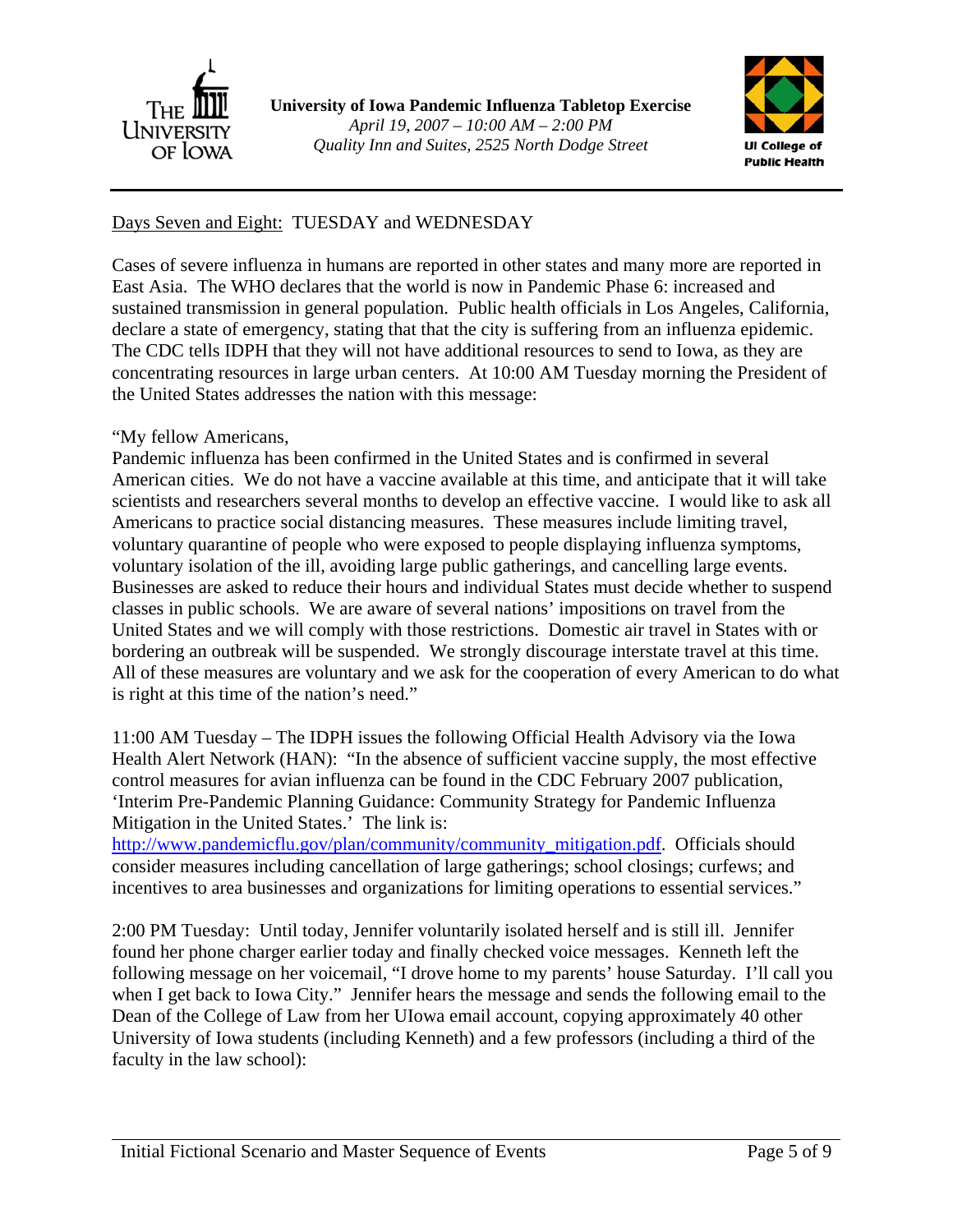



"I just wanted you to know that **Kenneth Wentmissing** probably has the **BIG** FLU VIRUS making everyone sick and I bet he contaminated the ENTIRE LAW SCHOOL. He probably got infected LIKE OVER A WEEK AGO, because he picked Leah (who died a few days ago) and me up from the airport last Monday. People like Kenneth make me really glad that I am going to be a doctor and not a lawyer!!! ~~~Jennifer NotreaL~~~"

At 6:00 PM Tuesday evening, Jennifer is hungry and out of food in her apartment. She calls several restaurants that normally offer delivery, but they all suspended delivery service because of high absenteeism among employees. Jennifer walks the two blocks from her apartment to a downtown Iowa City grocery store. A store employee recognizes Jennifer, who appears unbalanced and very ill, and calls Johnson County Public Health to ask what the store should do.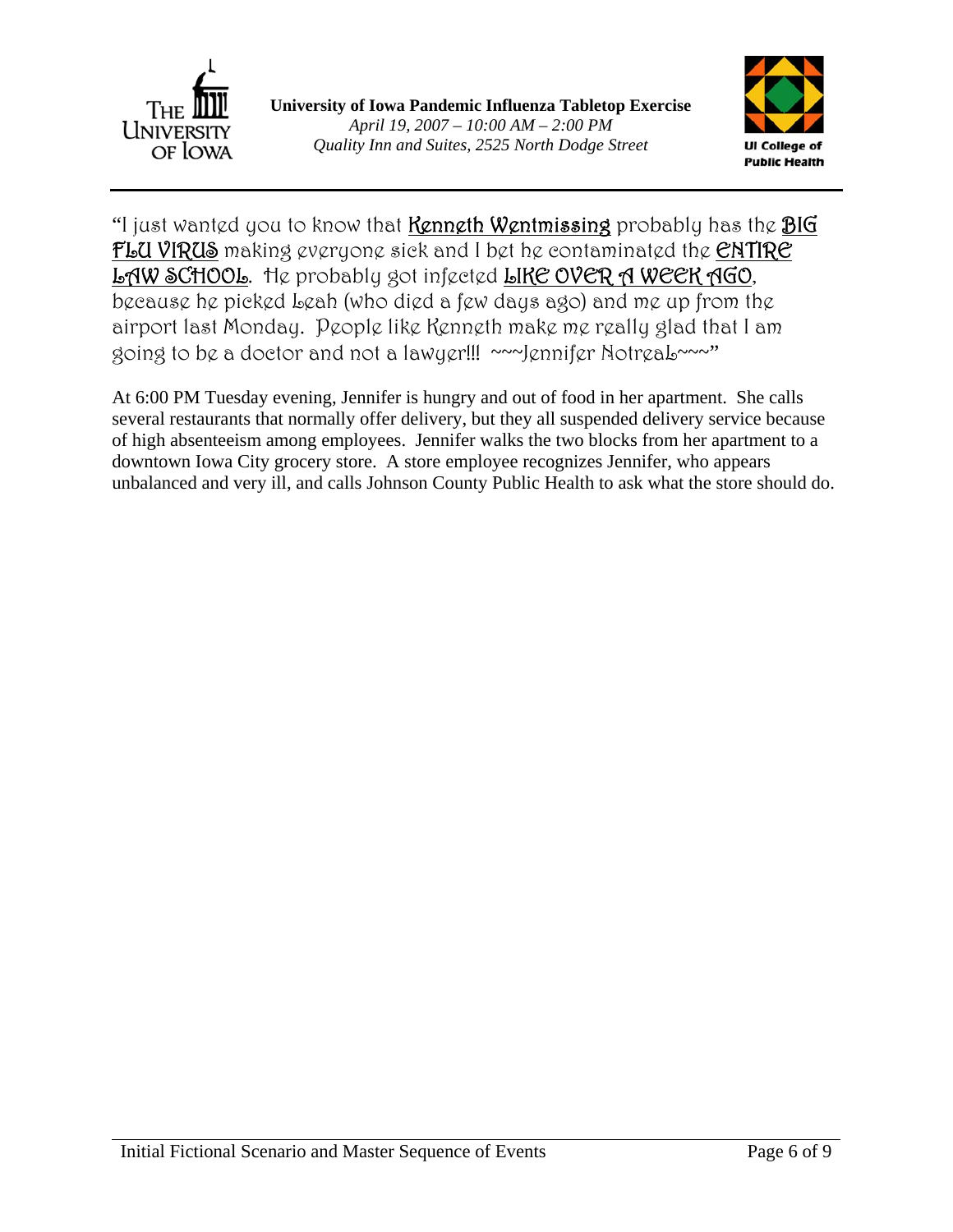

**University of Iowa Pandemic Influenza Tabletop Exercise**  *April 19, 2007 – 10:00 AM – 2:00 PM Quality Inn and Suites, 2525 North Dodge Street*



## Days Nine and Ten: THURSDAY AND FRIDAY

9:00 AM ET Thursday: The CDC hosts a Clinical Outreach and Communication Activity (COCA) conference call, which includes IDPH, JCPH, UIHC, SHS, UHL, the Incident Command Team, the VAMA, and Mercy Hospital. It is confirmed that Leah and Jennifer were infected with Avian Influenza Type A H5N1. Eight persons in Johnson County and two in Linn County died in the past seven days. UIHC and Mercy Hospital admit additional patients with symptoms of severe ILI, are now overwhelmed, and cannot accept any more patients. Two hospital workers who cared for Leah now show severe signs of ILI. Area hospitals are experiencing increases in absences from essential personnel. Other hospitals in the region are also seeing patients with severe ILI. There are approximately ten thousand sick and worried well in Johnson County with approximately eight thousand of those people in Iowa City and Coralville.

Until recently, the mortality of identified patients affected with avian influenza in East Asia was 45%. Treatment with Tamiflu seems to be the most effective at limiting the mortality of ill patients and as prophylaxis for exposed persons.

The CDC and IDPH currently recommend treatment of all affected persons with Tamiflu as soon as the diagnosis of avian influenza is suspected. The CDC and IDPH recommend that Tamiflu be used for treatment of cases only, due to limited supplies. This decision is supported by initial scientific evidence that using the drug for treatment of cases alone can achieve nearly the same reduction in overall mortality as treatment plus prophylaxis.

The CDC currently recommends that health care providers wear surgical masks when caring for patients suspected of having avian influenza, and Powered Air-Purifying Respirators (PAPRs) when performing invasive airway procedures such as intubation or deep suctioning. To prevent further spread of disease, the CDC recommends droplet precautions for all cases. Many local health care providers are voicing concern because this is different from previously existing recommendations for caring for patients with suspected avian influenza.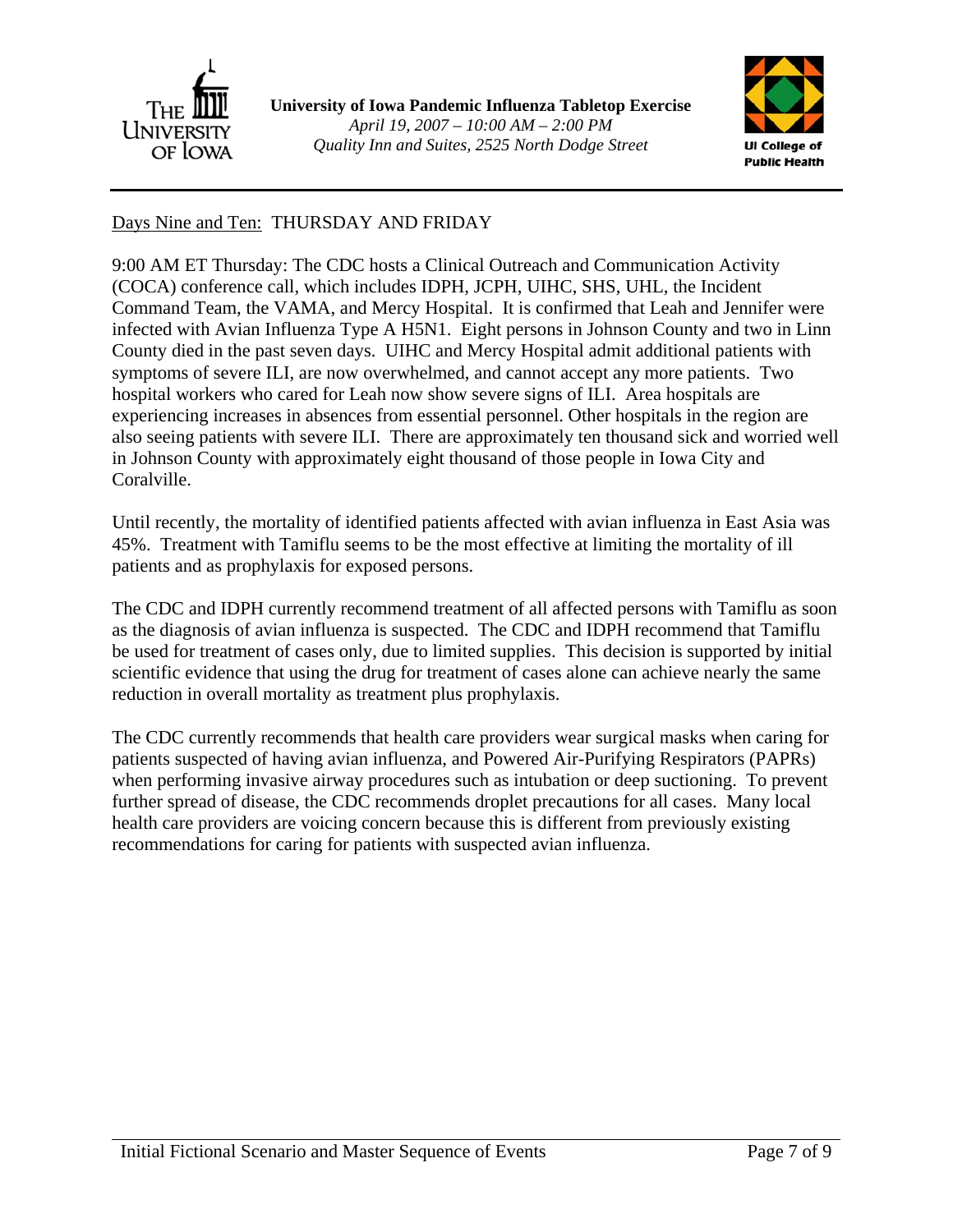

**University of Iowa Pandemic Influenza Tabletop Exercise**  *April 19, 2007 – 10:00 AM – 2:00 PM Quality Inn and Suites, 2525 North Dodge Street*



### Day Eleven and Twelve: SATURDAY and SUNDAY

There are now over 15,000 suspected cases of avian influenza admitted to hospitals across the nation. Five hundred of those cases are in Johnson County and surrounding counties. Linn, Scott and Polk Counties are also admitting patients with severe ILI. Several hundred people have died nationally so far, including fifty people in Johnson County. Local and hospital pharmacy stocks of Tamiflu are depleted. UIHC and Mercy Hospital are full and hospitals throughout Iowa are reporting an increase in employee absences and strains on available resources. EMS is overwhelmed between calls for respiratory illnesses and requests to transfer patients from local hospitals to facilities farther away. Local residents are flooding University of Iowa phone lines seeking information and support.

A pharmacy in Coralville witnessed a break-in before dawn Saturday, presumably by persons looking for Tamiflu. Several local retail businesses did not open today, citing lack of workers and lack of customers as reasons. Out of state delivery persons are hesitant to enter Iowa City; approximately one third of all expected deliveries to the University of Iowa did not arrive on Friday. Ill and worried well students are calling Dining Services requesting that meals be brought to their dormitory rooms.

Students continue to leave in droves. By Sunday night, only approximately thirty percent of all students remain in Iowa City. The majority of the students remaining on campus lack vehicular transportation, are international students who cannot fly home, or are graduate/professional students who do not want to fall behind in their degree program.